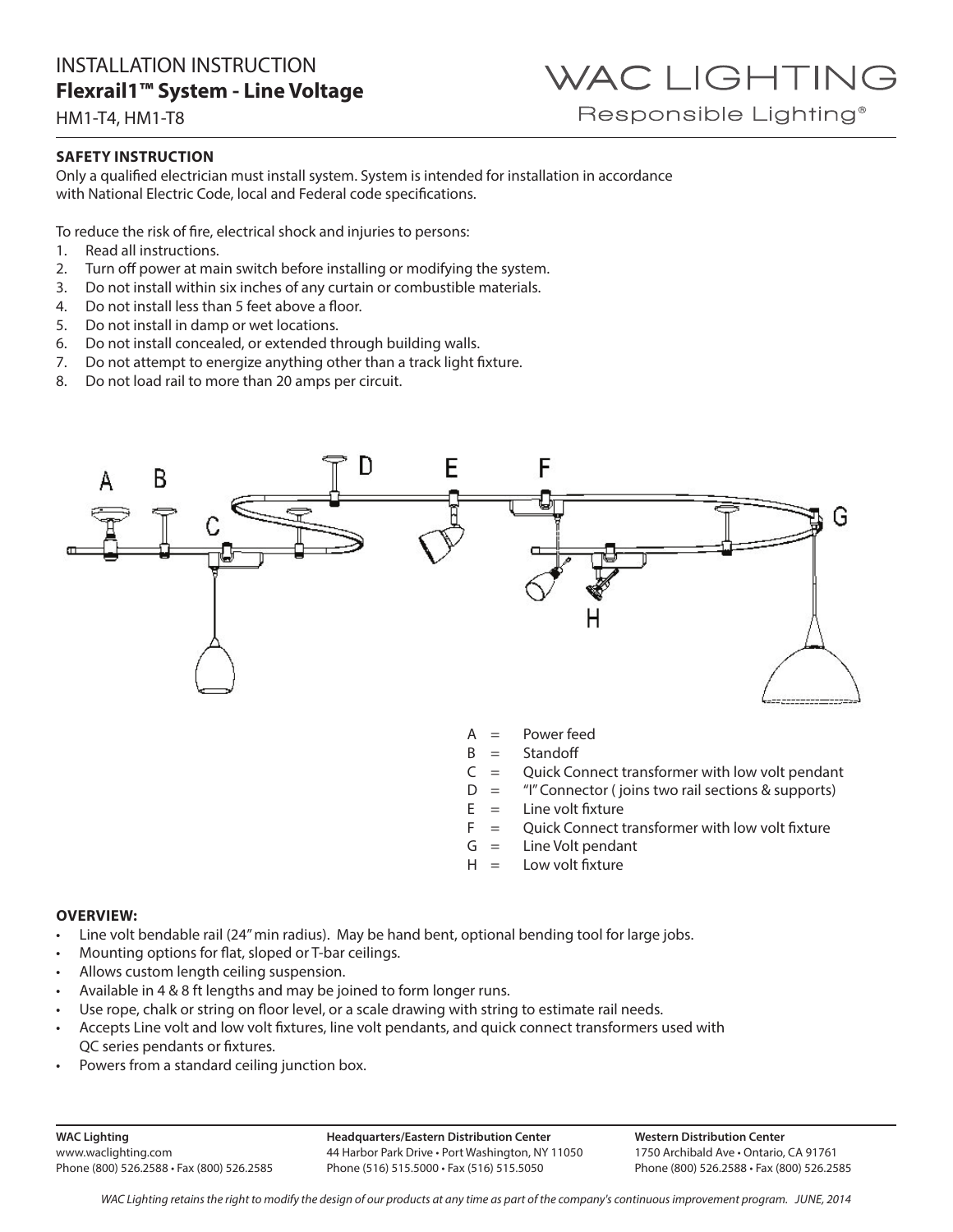### HM1-T4, HM1-T8

### **FEEDING POWER TO CANOPY:**

- 1. Make sure the rail passes under, or close to a junction box. Power may be introduced at any point along the rail.
- 2. Loosen canopy screws and separate canopy plate and base plate.
- 3. Remove a knock out and route wires into the junction box.
- 4. Connect Black (hot) wire from building to black system wire. Connect white-to-white wires.
- 5. The green wire is the ground wire to be connected with the ceiling ground wire.
- 6. Secure all connections with wire nuts and tuck excess wire back into the junction box.
- 7. Secure the base plate to the junction box, with two screws through the slotted holes.
- 8. Install the canopy to the base plate.

### **POWER FEED TO RAIL:**

- 1. Unscrew the cap ring (counterclockwise).
- 2. Remove the power connector by pulling straight down. (bottom screws are factory installed do not remove).
- 3. Place rail into the power adapter, then re- install the power connector.
- 4. Re-install the cap ring.

### **Wire diagram:**





#### **WAC Lighting** www.waclighting.com Phone (800) 526.2588 • Fax (800) 526.2585

**Headquarters/Eastern Distribution Center** 44 Harbor Park Drive • Port Washington, NY 11050 Phone (516) 515.5000 • Fax (516) 515.5050

**Western Distribution Center**  1750 Archibald Ave • Ontario, CA 91761 Phone (800) 526.2588 • Fax (800) 526.2585

# WAC LIGHTING

Responsible Lighting<sup>®</sup>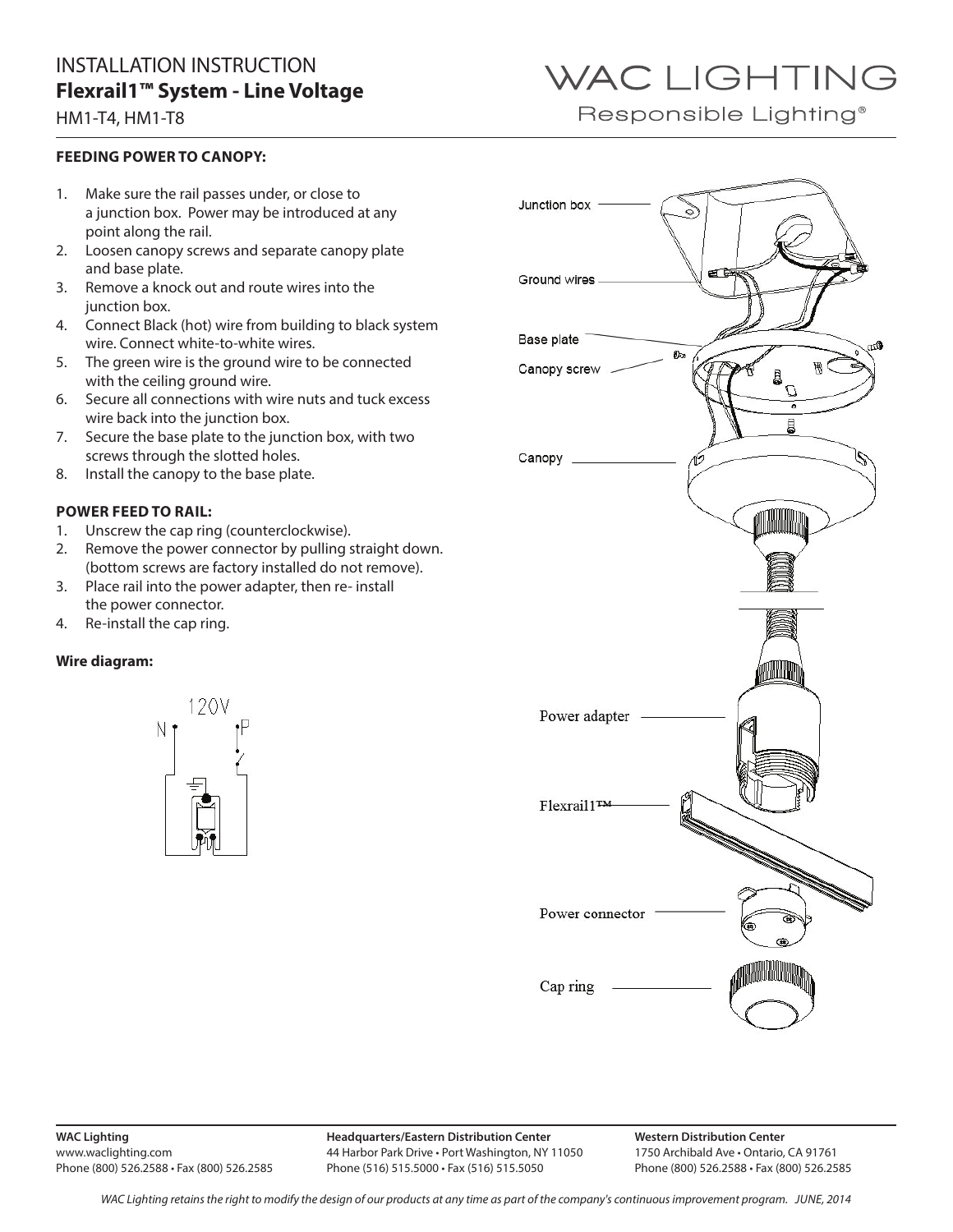HM1-T4, HM1-T8

### **RAIL MOUNTING:**

Rail can be mounted on a flat surface, a sloped ceiling, or a suspended ceiling.

- 1. Use three standoffs for every 8ft of straight rail. Curved rail requires more supports.
- 2. Make a floor lay out with rail or string etc, then use a plumb line to mark standoff locations.
- 3. For drywall, drill 5/8" holes and insert ceiling anchors (supplied) through the bases of the standoffs.
- 4. For wood surfaces use wood screws through the standoff bases.
- 5. For "T" bars (It is recommended that "T" bars be reinforced with Caddy ( clips to the ceiling structure) Twist "T" bar clip onto the "T" bar.
- 6. For support at a ceiling panel install a support frame between two T-bars

Unscrew the cap from the bottom of the rail adapter. Raise the rail into position and re-install the cap.



### **Bending Flexrail1™:**

- 1. Hand or machine bendable, minimum radius23".
- 2. Before bending: If rail is to be cut and connected to another rail, a 7/8" end space from the aluminum core must be maintained to accept an "I" connector.
- 3. Bend the rail a little at a time starting from the mid point. Work the rail in stages until you reach the desired radius.
- 4. Once rail is bent the wires may become regressed from the ends. If no other rails are to be connected, install end caps.
- 5. If rail is to be connected to another rail, it is necessary to cut each end flush. This ensures bus wires will make contact with the connector.



Responsible Lighting®



Bending tool

**WAC Lighting** www.waclighting.com Phone (800) 526.2588 • Fax (800) 526.2585 **Headquarters/Eastern Distribution Center** 44 Harbor Park Drive • Port Washington, NY 11050 Phone (516) 515.5000 • Fax (516) 515.5050

**Western Distribution Center**  1750 Archibald Ave • Ontario, CA 91761 Phone (800) 526.2588 • Fax (800) 526.2585